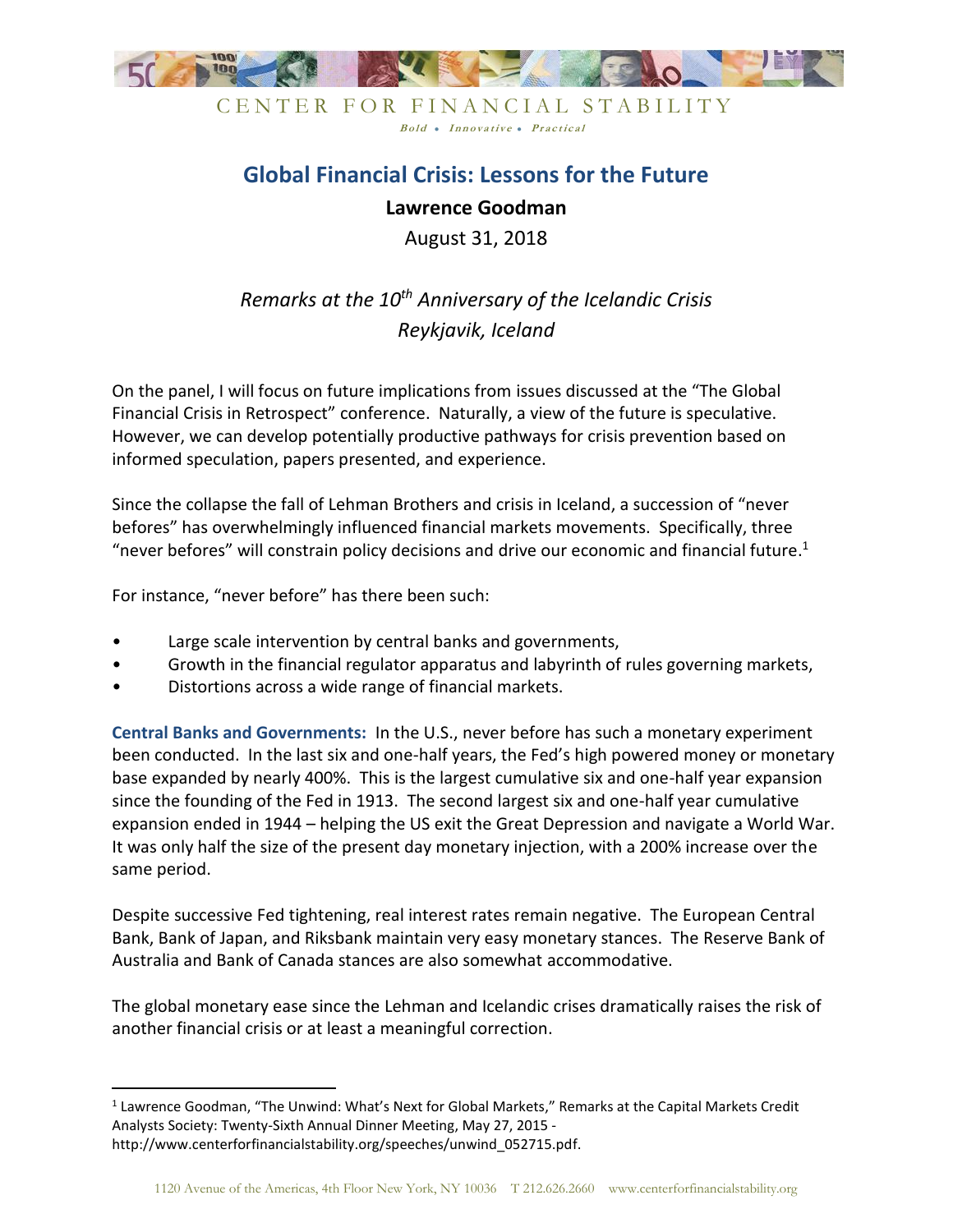

## CENTER FOR FINANCIAL STABILITY Bold • Innovative • Practical

**Regulations and Rules Regulating Markets:** Rapid development of the financial regulator apparatus and labyrinth of rules governing markets represents a major structural shift. In remarks prepared for the "Bretton Woods: The Founders and the Future" conference, CFS Advisory Board member and inventor of financial futures and carbon trading, Richard Sandor noted that "at over 2,300 pages Dodd-Frank is longer than the Old Testament, New Testament, and the Koran combined."<sup>2</sup> So, yes, there has been a massive structural shift in the regulatory apparatus.

Richard's bogey for successful financial policy is for officials to achieve the same or better regulation without increasing transaction costs. It is unclear whether we have achieved this objective.

Regulatory changes have unequivocally impacted the functioning of markets and the economy. For instance, since Dodd-Frank, there has been a collapse in available market liquidity despite the more than ample central bank liquidity. For instance, broker dealers are warehousing less risk. This creates "jump risk" in market prices or the potential to exacerbate downward spirals in prices in the likely event of a meaningful correction ahead.

**Distortions across a wide range of financial markets:** Distortions exist across a wide range of financial markets. They pose challenges for investors and officials alike. For instance, Michael Lewis got the wrong market. In "Flash Boys," he noted that the stock market is "rigged" due to high frequency trading.<sup>3</sup> The reality is that the market for sovereign debt has been "rigged" since 2011. For instance, during quantitative easing (QE) exercises, the Federal Reserve purchased up to 80% of the US government's fresh funding requirement. This pushed bond valuations higher – a phenomenon present in other global markets receiving QE related purchases.

Market valuations are stretched and pulled…and ready for a correction.

**Be prepared:** Bill White's comments regarding the best solution for crisis prevention and resolution of "be prepared" is especially relevant.<sup>4</sup> There is a need to war game and understand potentially adverse scenarios and pathways; map out policy responses; and put measures in place to limit risks. Bob Aliber's work is essential for all of the above, namely to contemplate shocks and resolution strategies.<sup>5</sup>

In early 2004, while at Treasury, I created and chaired for nearly two years an inter-agency crisis prevention group within the U.S. Government called the Financial Vulnerabilities Working

 $\overline{a}$ 

<sup>2</sup> Richard Sandor, "A New Bretton Woods must look to the East!," Bretton Woods 2014: Center for Financial Stability, September 3, 2014.

<sup>3</sup> Michael Lewis, "Flash Boys: A Wall Street Revolt," W.W. Norton & Company, Inc., 2014.

<sup>4</sup> William White, "The 2008 Global Financial Crisis in Retrospect," Remarks in Reykjavik, August 31, 2018.

<sup>5</sup> Robert Z. Aliber and Charles P. Kindleberger, Manias, Panics and Crashes, Palgrave Macmillan, Seventh Edition, 2015.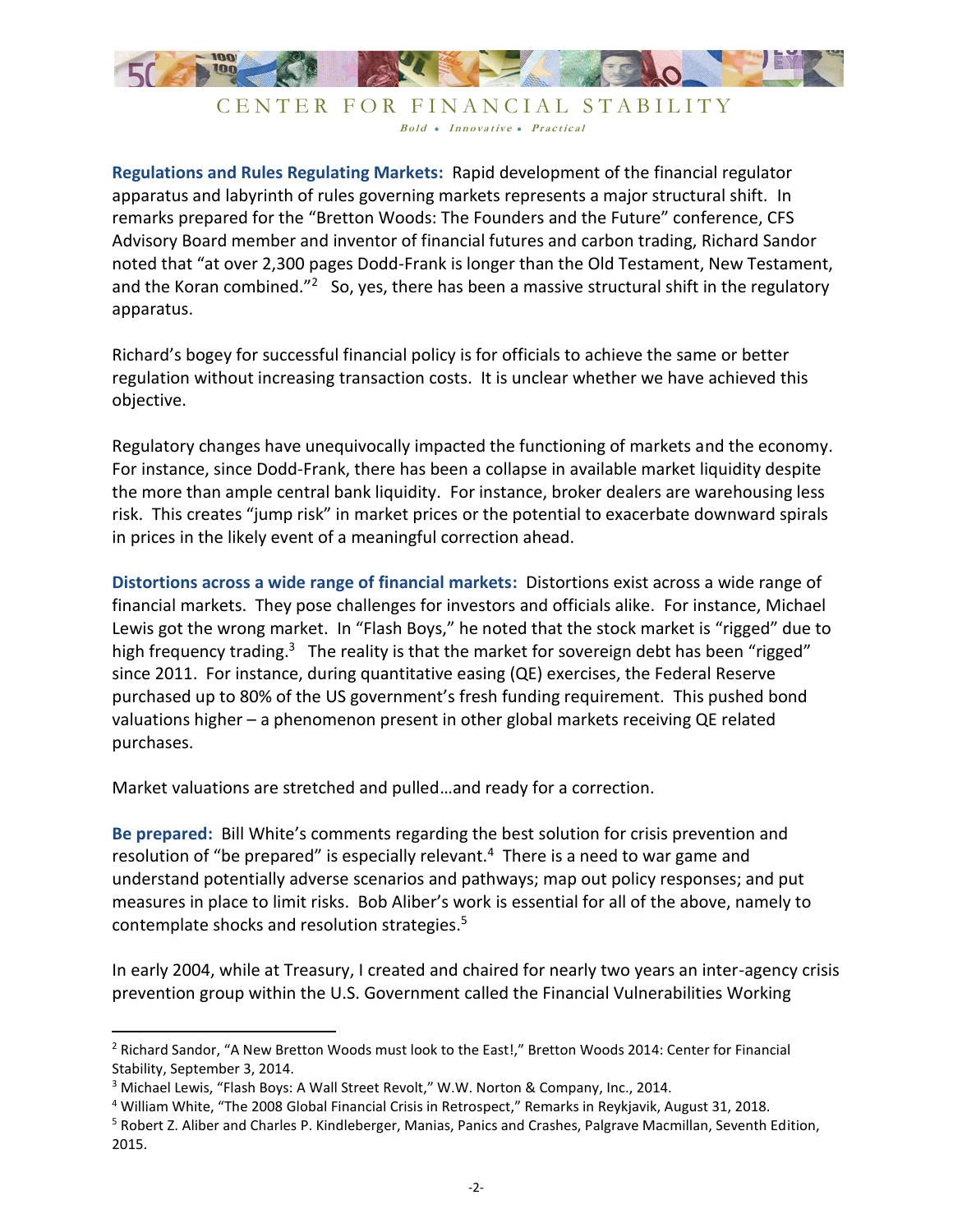

Bold • Innovative • Practical

Group (VWG). The objective of the VWG was simple. We developed a Wall Street style strategy group within the U.S. government with pre-existing resources and talent. We were fortunate. A wide range of gifted and thoughtful individuals participated from 13 different agencies.

The mission was to think prospectively about factors that could threaten economic or financial stability on a global basis. As emerging market crises were fresh, we looked there. But we also looked elsewhere.

We were clear. The next crisis would likely present in the U.S. It would likely stem from housing or global imbalances. Volatility was massively mispriced due to Fed policy. Instruments were being created, similar to the unit trusts in the 1920s. Once unusually low financial market volatility reverted to its historic mean, investors would default, asset prices drop, and credit be curtailed ... creating a systemic event.<sup>6</sup>

Going forward, Jon Danielsson's work on perceived versus actual risk could be helpful in crisis detection and resolution.<sup>7</sup> Volatility is often poorly priced and understood.

Similarly, lessons learned from the Iceland financial crisis discussed over the last few days are highly applicable to many smaller open economies… experiencing capital outflows and stress e.g. Argentina, Brazil, and Turkey.

Again, many thanks are in order for Bob Aliber and Gylfi Zoega for developing and organizing such a thoughtful conference. Papers presented over the last few days coupled with action represent the best defense against future crises.

 $\overline{\phantom{a}}$ 

<sup>6</sup> Lawrence Goodman, "Crisis Detection and Prevention: Implications for Investors and Officials," Remarks at The Boston Economic Club, March 23, 2016 –

http://www.centerforfinancialstability.org/speeches/Boston\_032316.pdf.

<sup>&</sup>lt;sup>7</sup> Jon Danielsson, "Financial policy after the crisis," Remarks in Reykjavik, August 30, 2018.